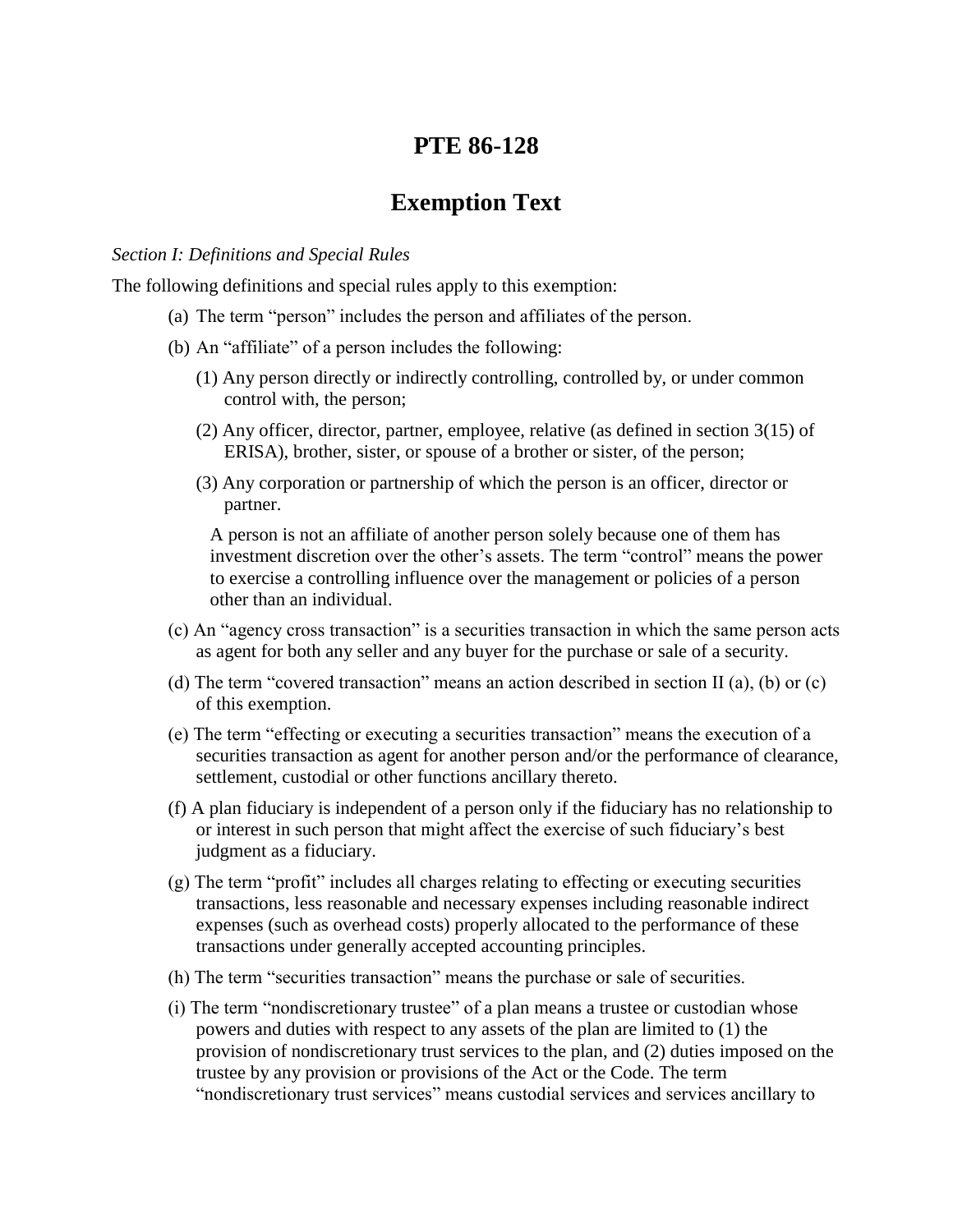custodial services, none of which services are discretionary. For purposes of this exemption, a person does not fail to be a nondiscretionary trustee solely by reason of having been delegated, by the sponsor of a master or prototype plan, the power to amend such plan.

### *Section II: Covered Transactions*

Effective the later of December 18, 1986, or the date on which the Office of Management and Budget approves the information collection requests contained in this exemption under the Paperwork Reduction Act of 1980, if each condition of section III of this exemption is either satisfied or not applicable under section IV, the restrictions of section 406(b) of ERISA and the taxes imposed by sections 4975 (a) and (b) of the Code by reason of section 4975(c)(1) (E) or  $(F)$ or the Code shall not apply to—

- (a) A plan fiduciary's using its authority to cause a plan to pay a fee for effecting or executing securities transactions to that person as agent for the plan, but only to the extent that such transactions are not excessive, under the circumstances, in either amount or frequency;
- (b) A plan fiduciary's acting as the agent in an agency cross transaction for both the plan and one or more other parties to the transaction; or
- (c) The receipt by a plan fiduciary of reasonable compensation for effecting or executing an agency cross transaction to which a plan is a party from one or more other parties to the transaction.

### *Section III: Conditions*

Except to the extent otherwise provided in section IV of this exemption, section II of this exemption applies only if the following conditions are satisfied:

- (a) The person engaging in the covered transaction is not an administrator of the plan or an employer any of whose employees are covered by the plan.
- (b) The covered transaction is performed under a written authorization executed in advance by a fiduciary of each plan whose assets are involved in the transaction, which plan fiduciary is independent of the person engaging in the covered transaction.
- (c) The authorization referred to in paragraph (b) of this section is terminable at will by the plan, without penalty to the plan, upon receipt by the authorized person of written notice of termination. A form expressly providing an election to terminate the authorization described in paragraph (b) of this section with instructions on the use of the form must be supplied to the authorizing fiduciary no less than annually. The instructions for such form must include the following information:
	- (1) The authorization is terminable at will by the plan, without penalty to the plan, upon receipt by the authorized person of written notice from the authorizing fiduciary or other plan official having authority to terminate the authorization; and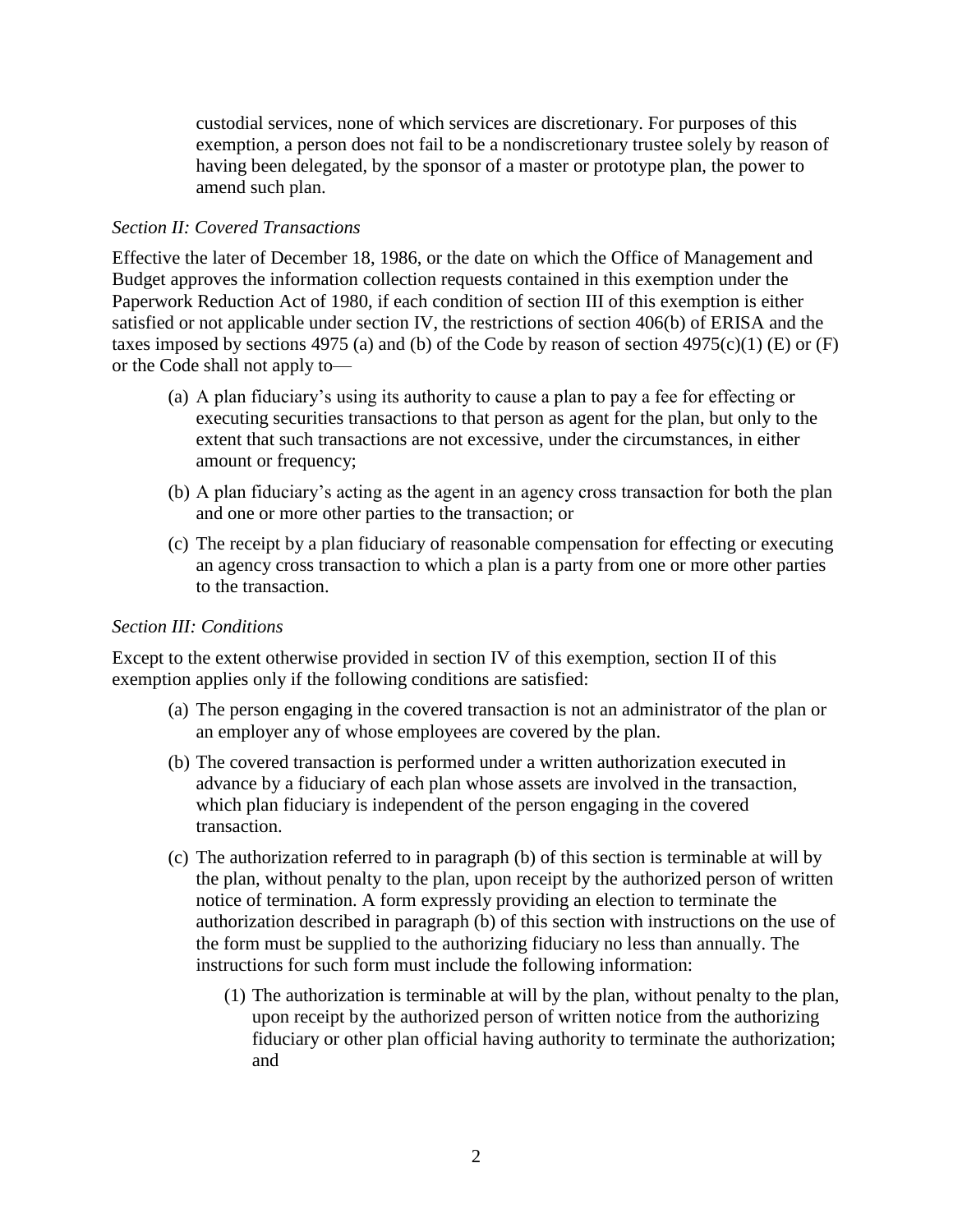- (2) Failure to return the form will result in the continued authorization of the authorized person to engage in the covered transactions on behalf of the plan.
- (d) Within three months before an authorization is made, the authorizing fiduciary is furnished with any reasonably available information that the person seeking authorization reasonably believes to be necessary for the authorizing fiduciary to determine whether the authorization should be made, including (but not limited to) a copy of this exemption, the form for termination of authorization described in section III(c), a description of the person's brokerage placement practices, and any other reasonably available information regarding the matter that the authorizing fiduciary requests.
- (e) The person engaging in a covered transaction furnishes the authorizing fiduciary with either:
	- (1) a confirmation slip for each securities transaction underlying a covered transaction within ten business days of the securities transaction containing the information described in Rule  $10b-10(a)(1-7)$  under the Securities Exchange Act of 1934, 17 CFR 240.10b-10; or
	- (2) at least once every three months and not later than 45 days following the period to which it relates, a report disclosing:
		- (A)A compilation of the information that would be provided to the plan pursuant to subparagraph  $(e)(1)$  of this section during the three-month period covered by the report;
		- (B) the total of all securities transaction related charges incurred by the plan during such period in connection with such covered transactions; and
		- (C) the amount of the securities transaction-related charges retained by such person and the amount of such charges paid to other persons for execution or other services.

For purposes of this paragraph (e), the words "incurred by the plan" shall be construed to mean "incurred by the pooled fund" when such person engages in covered transactions on behalf of a pooled fund in which the plan participates.

- (f) The authorizing fiduciary is furnished with a summary of the information required under paragraph  $(e)(1)$  of this section at least once per year. The summary must be furnished within 45 days after the end of the period to which it relates, and must contain the following:
	- (1) The total of all securities transaction-related charges incurred by the plan during the period in connection with covered securities transactions.
	- (2) The amount of the securities transaction-related charges retained by the authorized person and the amount of these charges paid to other persons for execution or other services.
	- (3) A description of the person's brokerage placement practices, if such practices have materially changed during the period covered by the summary.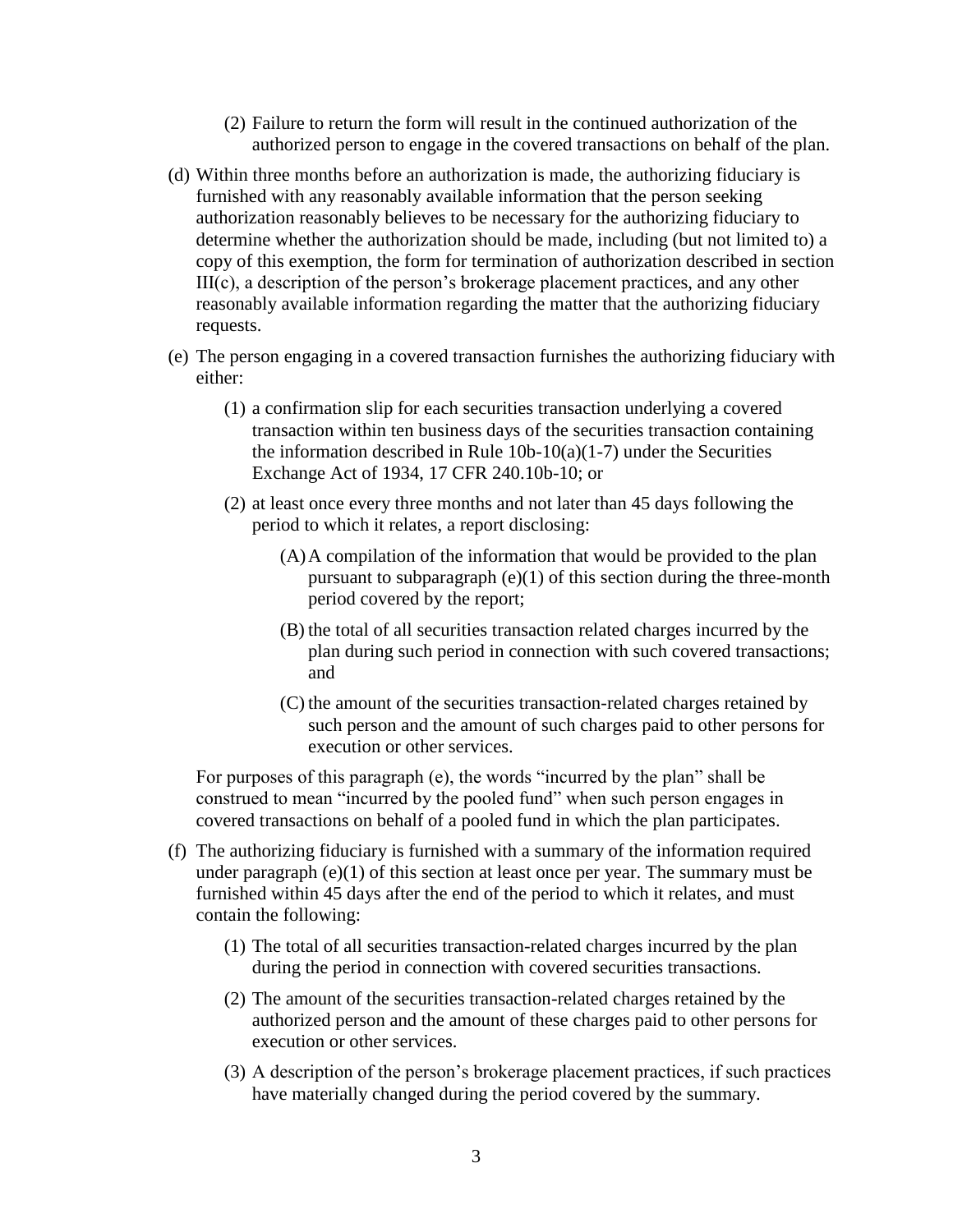- $(4)$  (i) A portfolio turnover ratio, calculated in a manner which is reasonably designed to provide the authorizing fiduciary with the information needed to assist in discharging its duty of prudence. The requirements of this paragraph  $(f)(4)(i)$  will be met if the "annualized" portfolio turnover ratio", calculated in the manner described in paragraph  $(f)(4)(ii)$ , is contained in the summary.
	- (ii) The "annualized portfolio turnover ratio" shall be calculated as a percentage of the plan assets consisting of securities or cash over which the authorized person had discretionary investment authority, or with respect to which such person rendered, or had any responsibility to render, investment advice (the "portfolio") at any time or times ("management period(s)") during the period covered by the report. First, the "portfolio turnover ratio" (not annualized) is obtained by dividing (A) the lesser of the aggregate dollar amounts of purchases or sales of portfolio securities during the management period(s) by (B) the monthly average of the market value of the portfolio securities during all management period(s). Such monthly average is calculated by totaling the market values of the portfolio securities as of the beginning and end of each management period and as of the end of each month that ends within such period(s), and dividing the sum by the number of valuation dates so used. For purposes of this calculation, all debt securities whose maturities at the time of acquisition were one year or less are excluded from both the numerator and the denominator.

The "annualized portfolio turnover ratio" is then derived by multiplying the "portfolio turnover ratio" by an annualizing factor. The annualizing factor is obtained by dividing (C) the number twelve by (D) the aggregate duration of the management period(s) expressed in months (and fractions thereof).

Examples of the use of this formula are provided in section V of this exemption.

(iii) The information described in this paragraph  $(f)(4)$  is not required to be furnished in any case where the authorized person has not exercised discretionary authority over trading in the plan's account during the period covered by the report.

For purposes of this paragraph (f), the words "incurred by the plan" shall be construed to mean "incurred by the pooled fund" when such person engages in covered transactions on behalf of a pooled fund in which the plan participates.

- (g) If an agency cross transaction to which section IV(b) does not apply is involved, the following conditions must also be satisfied:
	- (1) The information required under section  $III(d)$  or  $IV(d)(1)(B)$  of this exemption includes a statement to the effect that with respect to agency cross transactions the person effecting or executing the transactions will have a potentially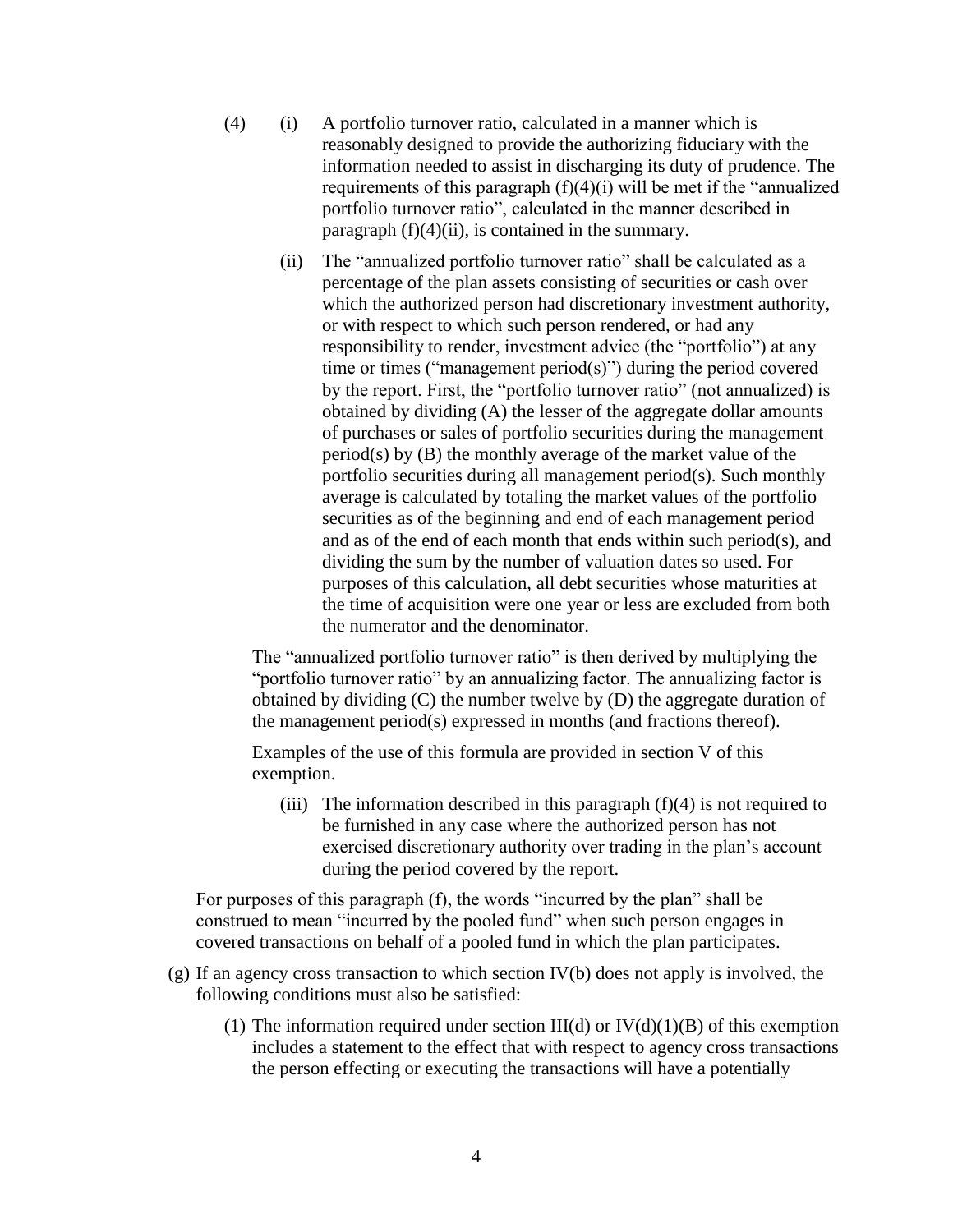conflicting division of loyalties and responsibilities regarding the parties to the transactions;

- (2) The summary required under section III(f) of this exemption includes a statement identifying the total number of agency cross transactions during the period covered by the summary and the total amount of all commissions or other remuneration received or to be received from all sources by the person engaging in the transactions in connection with those transactions during the period;
- (3) The person effecting or executing the agency cross transaction has the discretionary authority to act on behalf of, and/or provide investment advice to, either (A) one or more sellers or (B) one or more buyers with respect to the transaction, but not both.
- (4) The agency cross transaction is a purchase or sale, for no consideration other than cash payment against prompt delivery of a security for which market quotations are readily available; and
- (5) The agency cross transaction is executed or effected at a price that is at or between the independent bid and independent ask prices for the security prevailing at the time of the transaction.
- (h) A trustee [other than a nondiscretionary trustee] may only engage in a covered transaction with a plan that has total net assets with a value of at least \$50 million and in the case of a pooled fund, the \$50 million requirement will be met if 50 percent or more of the units of beneficial interest in such pooled fund are held by plans having total net assets with a value of at least \$50 million.

For purposes of the net asset tests described above, where a group of plans is maintained by a single employer or controlled group of employers, as defined in section  $407(d)(7)$  of the Act, the \$50 million net asset requirement may be met by aggregating the assets of such plans, if the assets are pooled for investment purposes in a single master trust.

- (i) The trustee (other than a nondiscretionary trustee) engaging in a covered transaction furnishes, at least annually, to the authorizing fiduciary of each plan the following:
	- (1) the aggregate brokerage commissions, expressed in dollars, paid by the plan to brokerage firms affiliated with the trustee;
	- (2) the aggregate brokerage commissions, expressed in dollars, paid by the plan to brokerage firms unaffiliated with the trustee;
	- (3) the average brokerage commissions, expressed as cents per share, paid by the plan to brokerage firms affiliated with the trustee; and
	- (4) the average brokerage commissions, expressed as cents per share, paid by the plan to brokerage firms unaffiliated with the trustee.

For purposes of this paragraph (i), the words "paid by the plan" shall be construed to mean "paid by the pooled fund" when the trustee engages in covered transactions on behalf of a pooled fund in which the plan participates.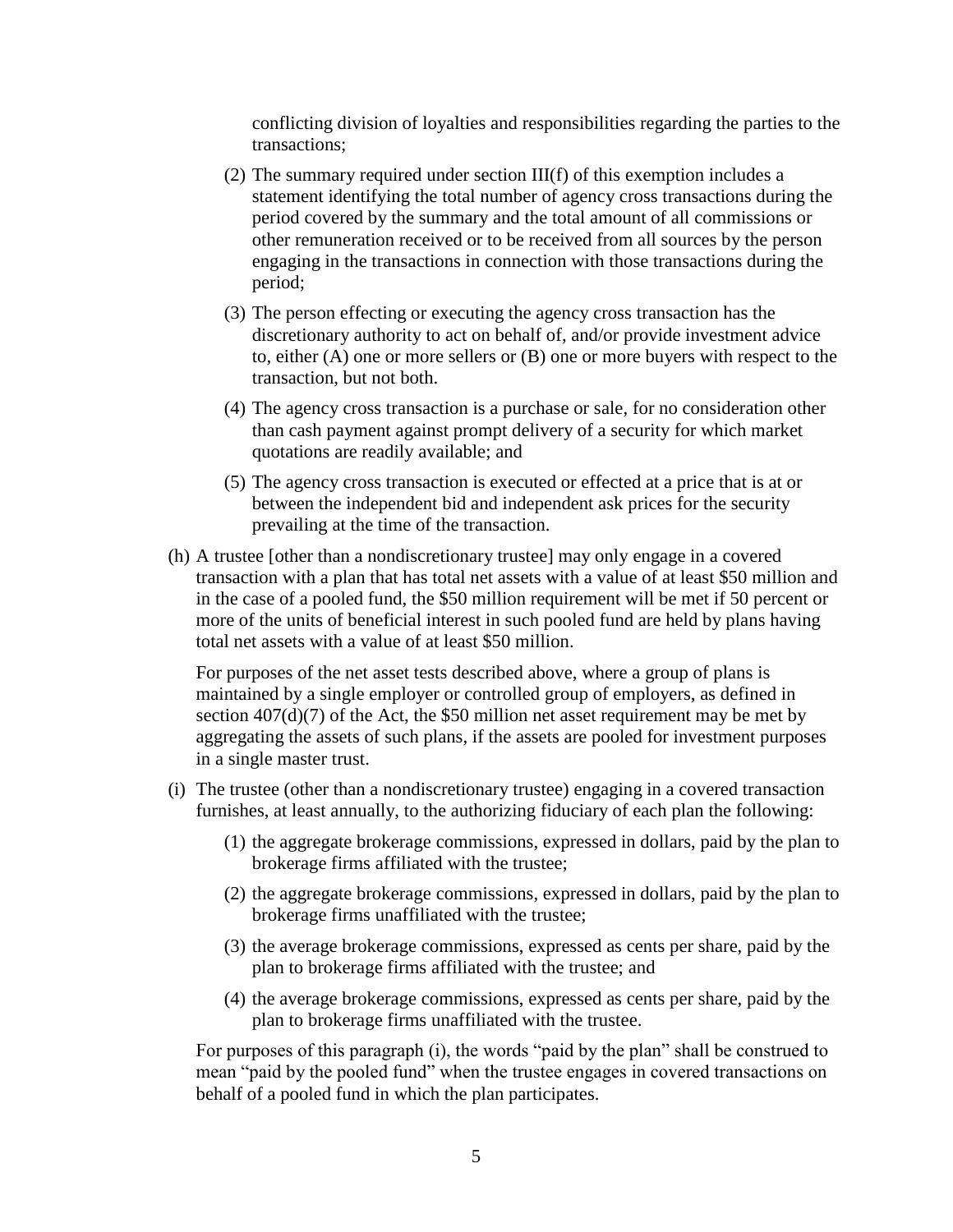#### *Section IV: Exceptions From Conditions*

- (a) *Certain plans not covering employees.* Section III of this exemption does not apply to covered transactions to the extent they are engaged in on behalf of individual retirement accounts meeting the conditions of 29 CFR 2510.3-2(d), or plans, other than training programs, that cover no employees within the meaning of 29 CFR 2510.3-3.
- (b) *Certain agency cross transactions.* Section III of this exemption does not apply in the case of an agency cross transaction, provided that the person effecting or executing the transaction:
	- (1) Does not render investment advice to any plan for a fee within the meaning of section  $3(21)(A)(ii)$  of ERISA with respect to the transaction;
	- (2) is not otherwise a fiduciary who has investment discretion with respect to any plan assets involved in the transaction, see 29 CFR 2510.3-21(d); and
	- (3) does not have the authority to engage, retain or discharge any person who is or is proposed to be a fiduciary regarding any such plan assets.
- (c) *Recapture of profits.* Section III(a) of this exemption does not apply in any case where the person engaging in a covered transaction returns or credits to the plan all profits earned by that person in connection with the securities transactions associated with the covered transaction.
- (d) *Special rules for pooled funds.* In the case of a person engaging in a covered transaction on behalf of an account or fund for the collective investment of the assets of more than one plan (pooled fund):
	- (1) Sections III (b), (c) and (d) of this exemption do not apply if—
		- (A)The arrangement under which the covered transaction is performed is subject to the prior and continuing authorization, in the manner described in this paragraph  $(d)(1)$ , of a plan fiduciary with respect to each plan whose assets are invested in the pooled fund who is independent of the person. The requirement that the authorizing fiduciary be independent of the person shall not apply in the case of a plan covering only employees of the person, if the requirements of section  $IV(d)(2)$  (A) and (B) are met.
		- (B) The authorizing fiduciary is furnished with any reasonably available information that the person engaging or proposing to engage in the covered transactions reasonably believes to be necessary to determine whether the authorization should be given or continued, not less than 30 days prior to implementation of the arrangement or material change thereto, including (but not limited to) a description of the person's brokerage placement practices, and, where requested, any reasonably available information regarding the matter upon the reasonable request of the authorizing fiduciary at any time.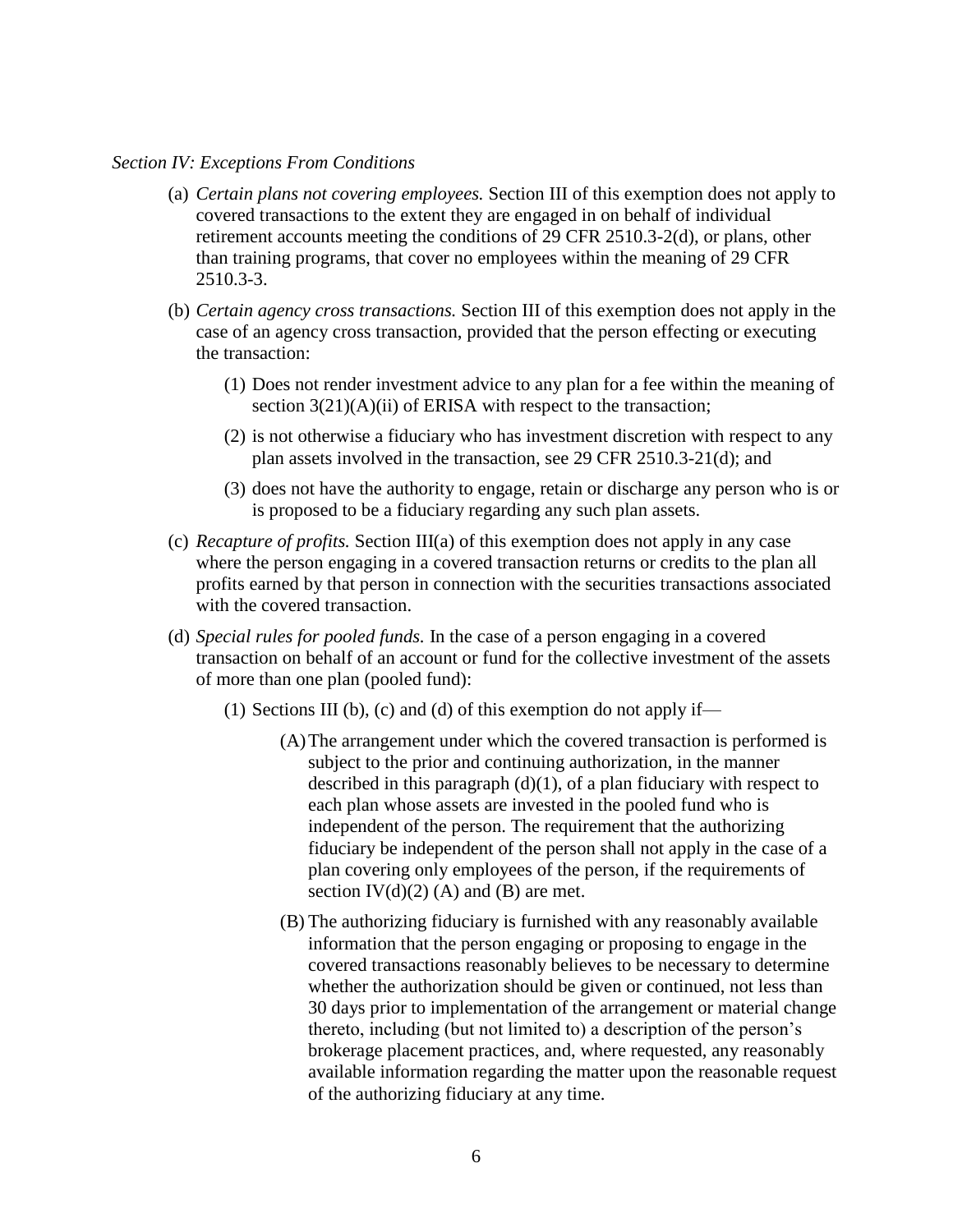- (C) In the event an authorizing fiduciary submits a notice in writing to the person engaging in or proposing to engage in the covered transaction objecting to the implementation of, material change in, or continuation of, the arrangement, the plan on whose behalf the objection was tendered is given the opportunity to terminate its investment in the pooled fund, without penalty to the plan, within such time as may be necessary to effect the withdrawal in an orderly manner that is equitable to all withdrawing plans and to the nonwithdrawing plans. In the case of a plan that elects to withdraw under this subparagraph  $(d)(1)(C)$ , the withdrawal shall be effected prior to the implementation of, or material change in, the arrangement; but an existing arrangement need not be discontinued by reason of a plan electing to withdraw.
- (D)In the case of a plan whose assets are proposed to be invested in the pooled fund subsequent to the implementation of the arrangement and that has not authorized the arrangement in the manner described in subparagraphs  $(d)(1)$  (B) and (C) of this section, the plan's investment in the pooled fund is subject to the prior written authorization of an authorizing fiduciary who satisfies the requirements of subparagraph  $(d)(1)(A).$
- (2) Section III(a) of this exemption, to the extent that it prohibits the person from being the employer of employees covered by a plan investing in a pool managed by the person does not apply if—
	- (A)The person is an "investment manager" as defined in section 3(38) of ERISA, and
	- (B) Either (i) the person returns or credits to the pooled fund all profits earned by the person in connection with all covered transactions engaged in by the person on behalf of the fund, or (ii) the pooled fund satisfies the requirements of paragraph  $IV(d)(3)$ .
- (3) A pooled fund satisfies the requirements of this paragraph for a fiscal year of the fund if—
	- (A)On the first day of such fiscal year, and immediately following each acquisition of an interest in the pooled fund during the fiscal year by any plan covering employees of the person, the aggregate fair market value of the interests in such fund of all plans covering employees of the person does not exceed twenty percent of the fair market value of the total assets of the fund; and
	- (B) The aggregate brokerage commissions received by the person, in connection with covered transactions engaged in by the person on behalf of all pooled funds in which a plan covering employees of the person participates, do not exceed five percent of the total brokerage commissions received by the person from all sources in such fiscal year.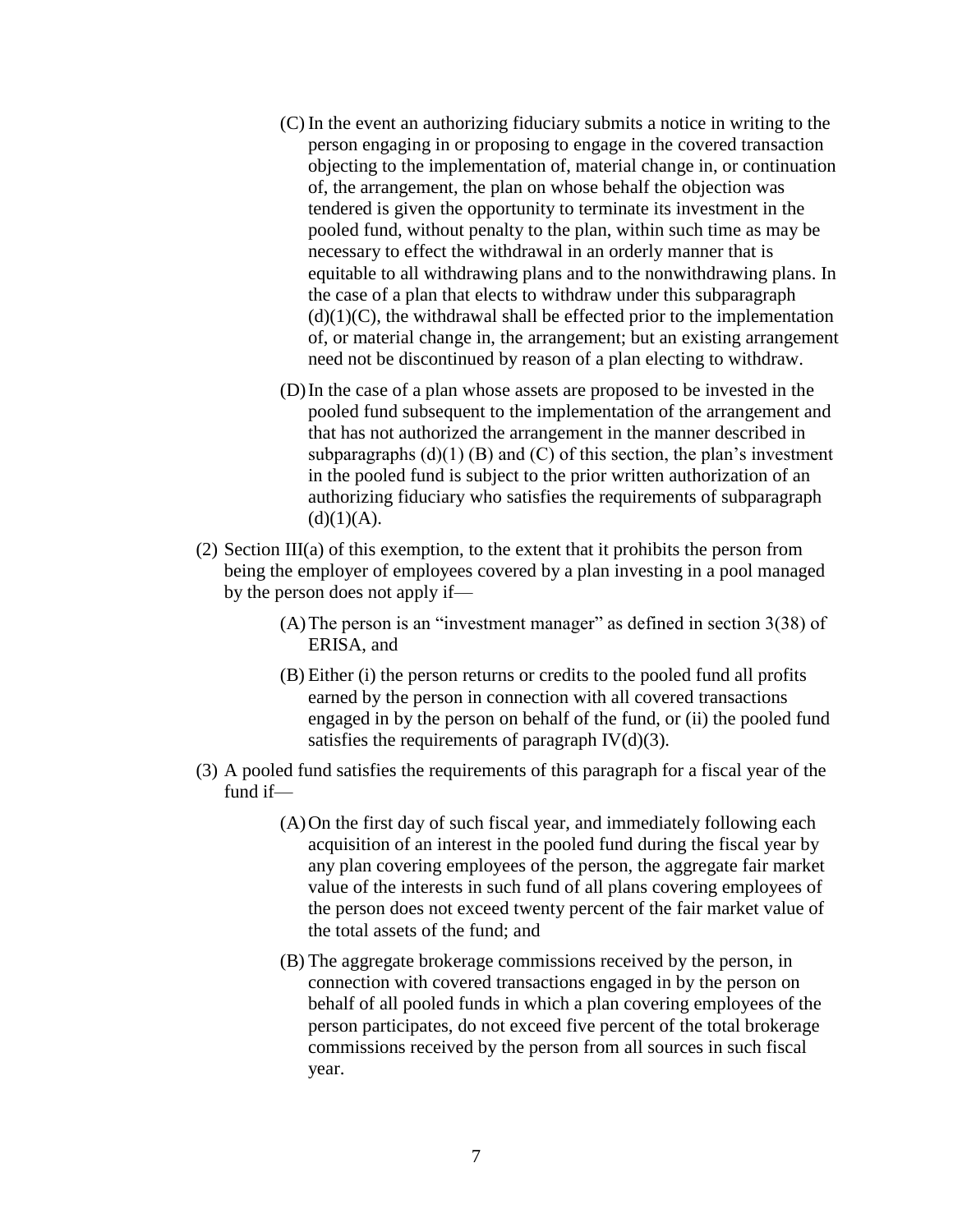## *Section V: Examples Illustrating the Use of the Annualized Portfolio Turnover Ratio Described in Section III(f)(4)(ii)*

(a) A, an investment manager affiliated with a brokerdealer that A uses to effect securities transactions for the accounts that it manages, exercises investment discretion over the account of plan P for the period January 1, 1987, through June 30, 1987, after which the relationship between A and P ceases. The market values of P's account with A at the relevant times (excluding debt securities having a maturity of one year or less at the time of acquisition) are:

|                     | <b>Market</b>       |
|---------------------|---------------------|
| Date                | value (\$ millions) |
|                     | 10.4                |
|                     | 10.2                |
|                     | 99                  |
|                     | 10.0                |
|                     | 10.6                |
|                     | 11.5                |
|                     | 12.0                |
| Sum of market value | 74.6                |

Aggregate purchases during the 6-month period were \$850,000; aggregate sales were \$1,000,000, excluding in each case debt securities having a maturity of one year or less at the time of acquisition.

For purposes of section  $III(f)(4)$  of this exemption, A computes the annualized portfolio turnover as follows:

A= \$850,000 (lesser of purchases or sales)

 $B = $10,657,143$  (\$74.6 million divided by 7, i.e., the number of valuation dates)

Annualizing factor =  $CD = 12/6=2$ 

Annualized portfolio turnover

ratio=2X(850,000/

10,657,143)=0.160=16.0 percent

(b) Same facts as (a), except that A manages the portfolio through July 15, 1987 and, in addition, resumes management of the portfolio on November 10, 1987 through the end of the year. The additional relevant valuation dates and portfolio values are:

| Date                 | <b>Market</b><br>value (\$ millions) |
|----------------------|--------------------------------------|
|                      | 122                                  |
| November 10, 1987    | 9.4                                  |
|                      | 9.6                                  |
|                      | 9.8                                  |
| Sum of Market Values |                                      |